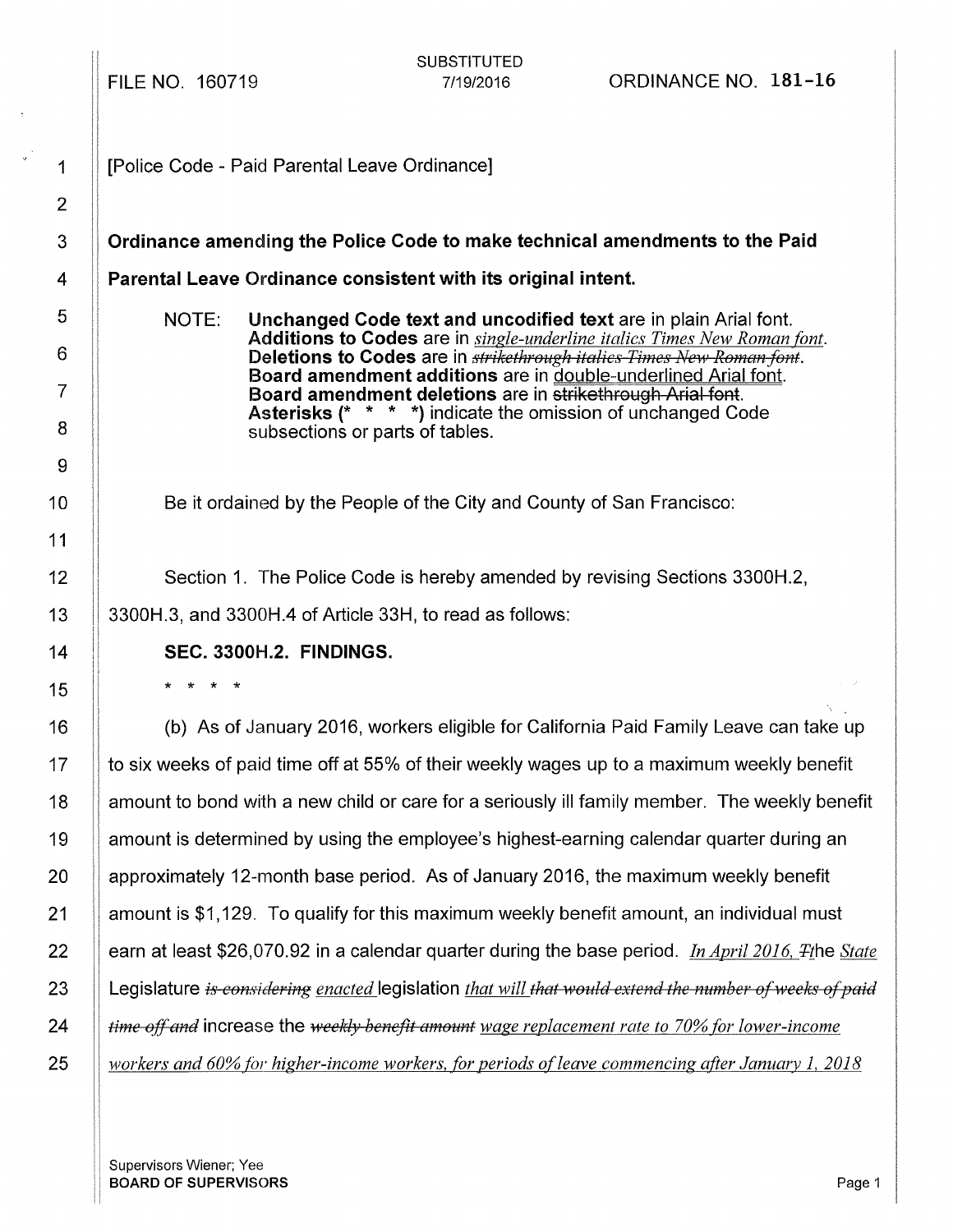*but before January 1, 2022.<del>, but as of the enactment of this Article 33H, the state legislation had not*</del> *been passed.* 

\* \* \* \*

(i) This Article 33H is intended to supplement the California Paid Family Leave partial wage replacement by providing compensation that, in combination with the California Paid Family Leave payment, will total 100% of an employee's weekly salary, subject to a weekly maximum benefit amount, *during the six-week leave period*, to help ensure that concern over loss of income does not preclude parents in San Francisco from bonding with their new child.

## **SEC. 3300H.3. DEFINITIONS.**

\* \* \* \*

"Covered Employee" means any person, including but not limited to part-time and temporary employees, who is employed by a Covered Employer (1) who commenced employment with the Covered Employer at least 180 days prior to the start of the leave period, (2) who performs at least eight hours of work per week for the employer within the geographic boundaries of the City, (3) at least 40% of whose total weekly hours worked for the employer are within the geographic boundaries of the City, and (4) who is eligible to receive paid family leave compensation from the State of California under the California Paid Family Leave law for the purpose of bonding with a new child. Where a person's weekly work hours fluctuate from week to week, the Agency shall determine whether the person meets the eight-hour and/or 40% threshold requirements in the preceding sentence by using an average of the person's weekly hours worked for the Covered Employer during the three monthly pay periods, six bi-weekly or semi-monthly pay periods, or 12 weekly pay periods immediately preceding the start of the person's California Paid Family Leave period. If the person was on *unpaid* leave during any of the aforementioned pay periods, such pay period(s) shall not be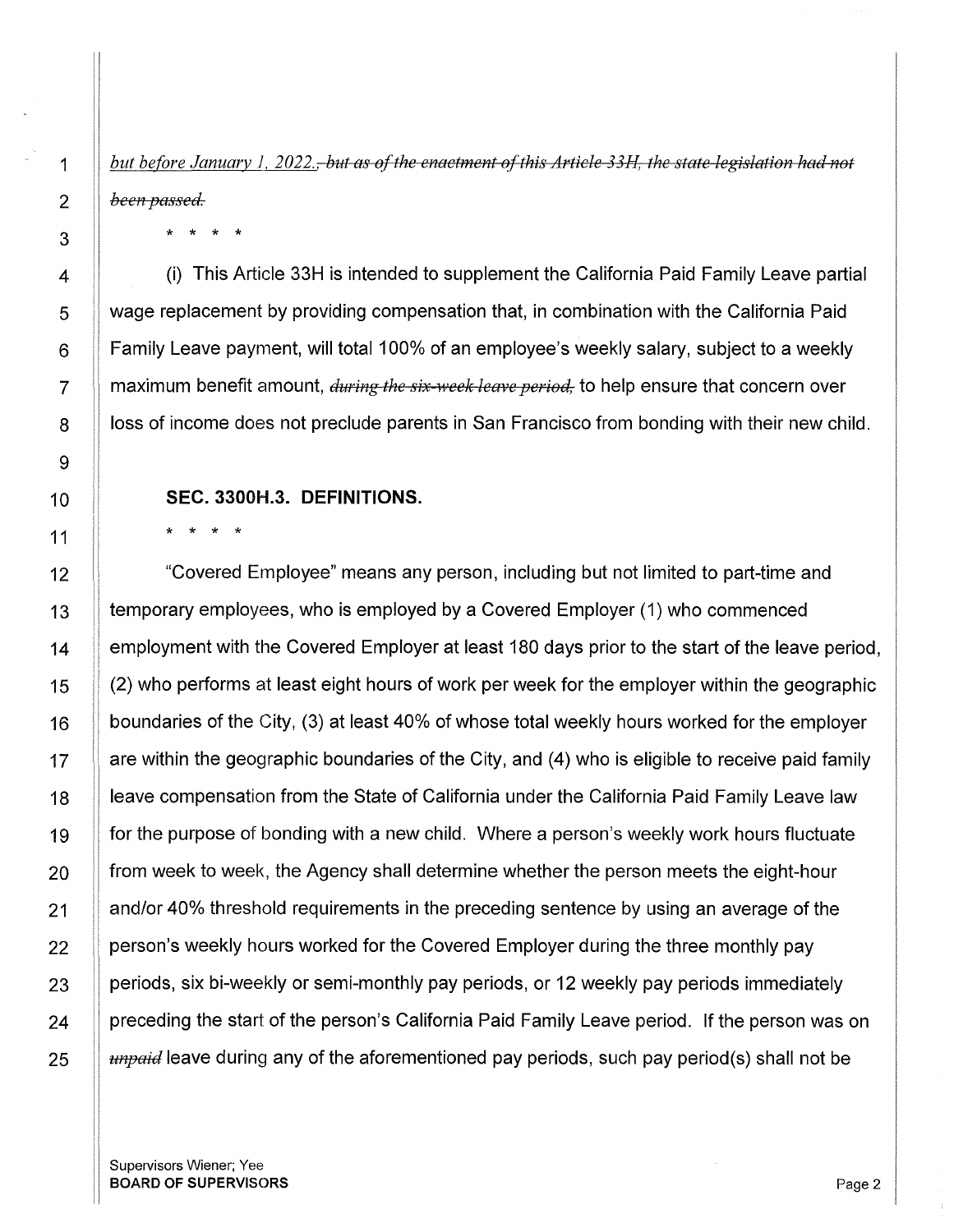counted towards the average referenced in the preceding sentence; rather, the Agency shall consider additional earlier corresponding pay periods for that person in order to satisfy the above designated number of pay periods, but in no case shall the Agency, in calculating the average, consider pay periods earlier than 26 weeks prior to the California Paid Family Leave period.

\* \* \* \*

### **SEC. 3300H.4. SUPPLEMENTAL PAID PARENTAL LEAVE.**

(a) Applicability. This Article 33H applies to Covered Employees who *are-receiveing* California Paid Family Leave benefits for the purpose of New Child Bonding.

(b) Supplemental Compensation.

( 1) General.

(A) Except as stated in subsection (b)(2), when a Covered Employee receives California Paid Family Leave compensation for the purpose of New Child Bonding, a Covered Employer shall, *during the leave period*, supplement the California Paid Family Leave weekly benefit amount that the employee  $i<sub>F</sub>$ -receivesing by paying the employee Supplemental Compensation in an amount such that the total of the California Paid Family Leave compensation the employee  $i<sub>s</sub>$ -receives in and the Supplemental Compensation provides, but does not exceed, 100% of the employee's current normal gross weekly wage.

(B) If the Covered Employee's weekly wage fluctuates, the employee's normal gross weekly wage shall be calculated based on an average of the employee's weekly earnings from the Covered Employer during the three monthly pay periods, six bi-weekly or semi-monthly pay periods, or 12 weekly pay periods immediately preceding the start of the employee's California Paid Family Leave period. If the employee was on unpaid *or partiallv paid* leave during any of the aforementioned pay periods, such pay period(s) shall not be counted towards the average referenced in the preceding sentence; rather, the average shall

Supervisors Wiener; Yee BOARD OF SUPERVISORS **Page 3**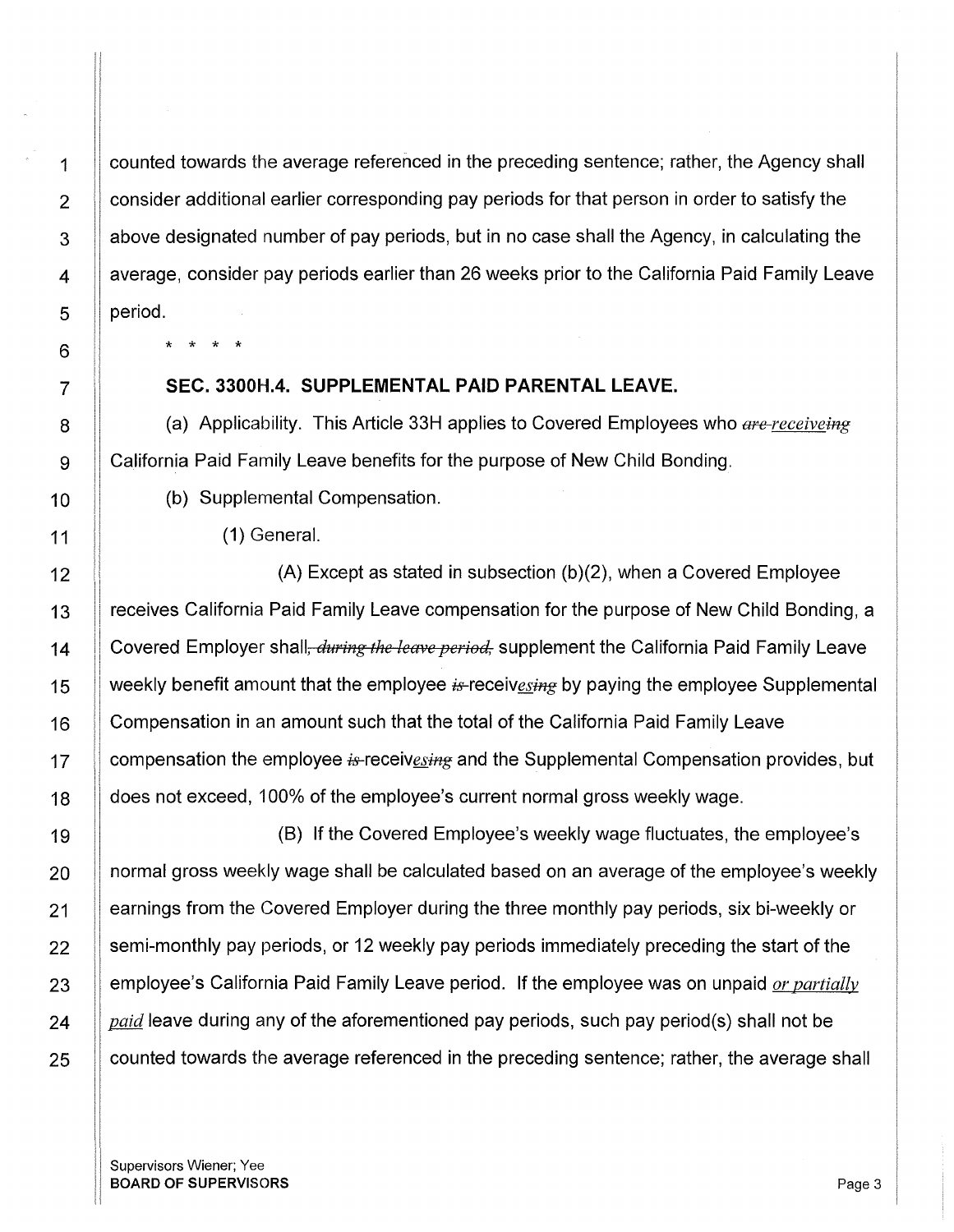be calculated using additional earlier corresponding pay periods in order to satisfy the above  $\parallel$  designated number of pay periods, but in no case shall pay periods earlier than 26 weeks 3 || prior to the California Paid Family Leave period be considered. *Notwithstanding the preceding sentence, if the Covered Employee's weekly wage fluctuates and the employee has worked for the Covered Employer for less than 26 weeks, the weekly wage shall be calculated based on an average of the empfoyee 's ·weekly earnings for the entire period of employment to date.* 

7 (C) If the California Paid Family Leave weekly benefit amount that the 8 | Covered Employee is receiving from the State is based on earnings from a calendar quarter 9 | during which the employee did not work for the Covered Employer, or during which the 10 | employee earned a higher weekly wage from the Covered Employer than the employee is 11 If receiving at the time of his or her leave, the Supplemental Compensation amount shall be 12 | calculated to provide 100% of the employee's normal gross weekly wage in his or her current 13 | position; provided, however, that reducing a Covered Employee's wages during the leave 14 period or within 90 days of the employee's having *notified the Covered Employer of his or her*  15 *intent to apply for ond/or use made a request or application for* California Paid Family Leave shall 16 | raise a rebuttable presumption that such wage reduction was made to reduce the Covered 17 Employer's Supplemental Compensation obligations under this Section 3300H.4. Unless the 18 | Covered Employer rebuts the presumption with clear and convincing evidence that the 19 | reduction was solely for a reason other than reducing its obligation to pay Supplemental 20 | Compensation, the employer shall be obligated to pay Supplemental Compensation during 21 | the leave period based on the employee's prior wage rate.

22 **(D)** Multiple Employers.

23 (i) Where the Covered Employee works for more than one 24 **Examplemental Compensation amount shall be apportioned between or among** 25 **the Covered Employers based on the percentage of the Employee's total gross weekly wages** 

Supervisors Wiener; Yee **BOARD OF SUPERVISORS** Page 4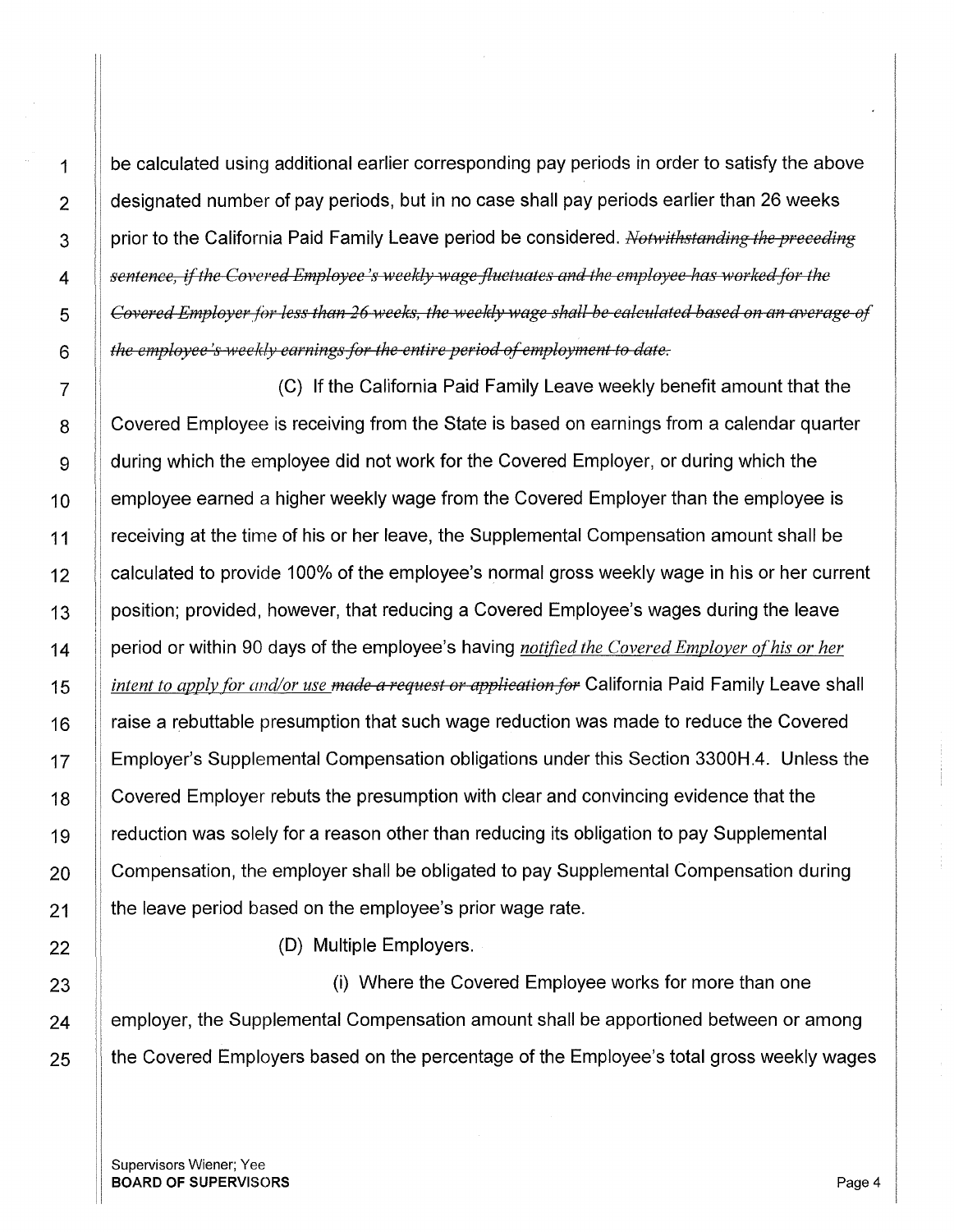received from each employer. For example, if the Employee earns \$800 per week from Covered Employer A, and \$200 per week from Covered Employer B for a combined total of \$1,000, Employer A shall pay 80% of the Supplemental Compensation amount and Employer B shall pay 20% of the Supplemental Compensation amount. If the Employee's weekly wage for a given Employer fluctuates, the percentage referenced in this subsection shall be calculated by averaging the employee's weekly wages earned from the Employer during the three monthly pay periods, six bi-weekly or semi-monthly pay periods, or 12 weekly pay periods immediately preceding the leave period. If the employee was on unpaid *or partiallv paid* leave during any of the aforementioned pay periods, such pay period(s) shall not be counted towards the average referenced in the preceding sentence; rather, the average shall be calculated using additional earlier corresponding pay periods in order to satisfy the above designated number of pay periods, but in no case shall pay periods earlier than 26 weeks prior to the California Paid Family Leave period be considered.

\* \* \* \*

(iii) In cases of multiple employers, the Covered Employee shall, as a precondition of receiving Supplemental Compensation, provide the Covered Employer(s) with *both (1) a copy of the employee's Notice of Computation of California Paid Family Leave Benefits from the State or other legally authorized statement, and (2)* information pertaining to wages received from all employers during the 90 days prior to the leave period on a form prepared by the Agency and signed by the employee under penalty of perjury. A Covered Employee's failure to comply with this requirement shall relieve the Covered Employer(s) of their obligation to provide the employee with Supplemental Compensation.

(3) **Termination During Leave Period.** A Covered Employer's obligation to provide Supplemental Compensation under this Section 3300H.4 applies only *during the period when* the Covered Employee *is eligible for and* is receiving California Paid Family Leave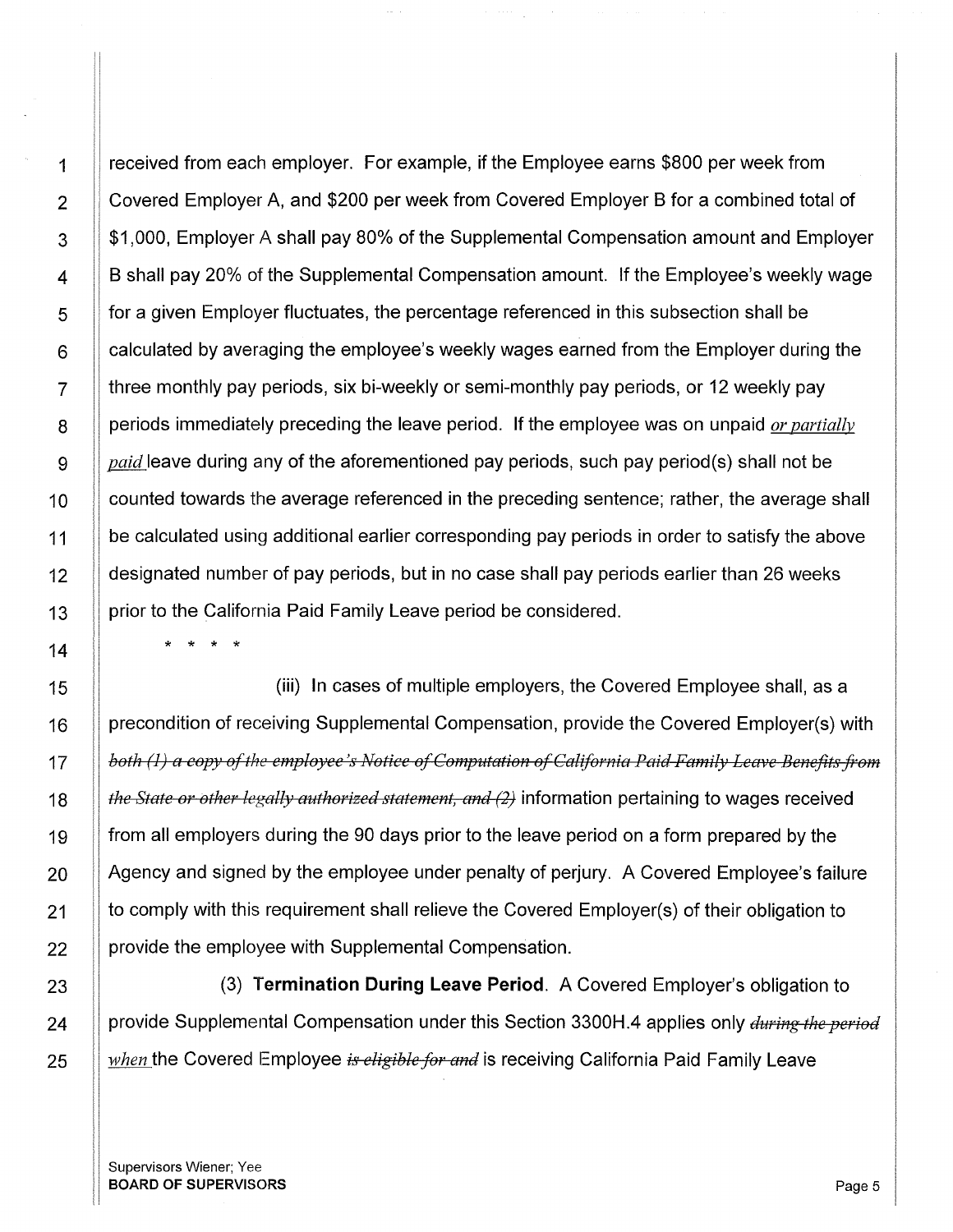benefits for New Child Bonding; provided, however, that if a Covered Employer terminates a Covered Employee during the leave period, the employer's obligation to pay Supplemental Compensation shall continue for the remainder of the *Califemia Paid Family Leave* period *the Covered Employee is receiving California Paid Family Leave benefits.* 

(4) **Termination Prior to Leave Period.** Terminating a Covered Employee prior to the employee's leave period but within 90 days of the employee's having *notified the Covered Employer of his or her intent to apply for and/or use made a request or application for*  California Paid Family Leave shall raise a rebuttable presumption that such termination was taken to avoid the Covered Employer's Supplemental Compensation obligations under this Section 3300H.4. Unless the Covered Employer rebuts the presumption with clear and convincing evidence that the termination was solely for a reason other than avoidance of its obligation to pay Supplemental Compensation, the employer shall be obligated to pay the terminated employee Supplemental Compensation *during the leave period.* 

(c) **Integration/Coordination of Benefits.** In accordance with California Unemployment\_lnsurance Code Section 2656, a Covered Employee who is receiving California Paid Family Leave benefits may not receive Supplemental Compensation under this Article 33H which would result in the employee's receiving total compensation while on paid parental leave that is greater than the employee's normal gross weekly wages. As a precondition of receiving Supplemental Compensation, a Covered Employee must either (1) provide the Covered Employer with a copy of the employee's Notice of Computation of California Paid Family Leave Benefits from the State or other legally authorized statement, or (2) *at the time of applying for California Paid Family Leave,* provide the State with written authorization to disclose the weekly benefit amount to the employer *so that the Covered Employer may request and obtain that information from the State.* A Covered Employee's failure to

\* \* \* \*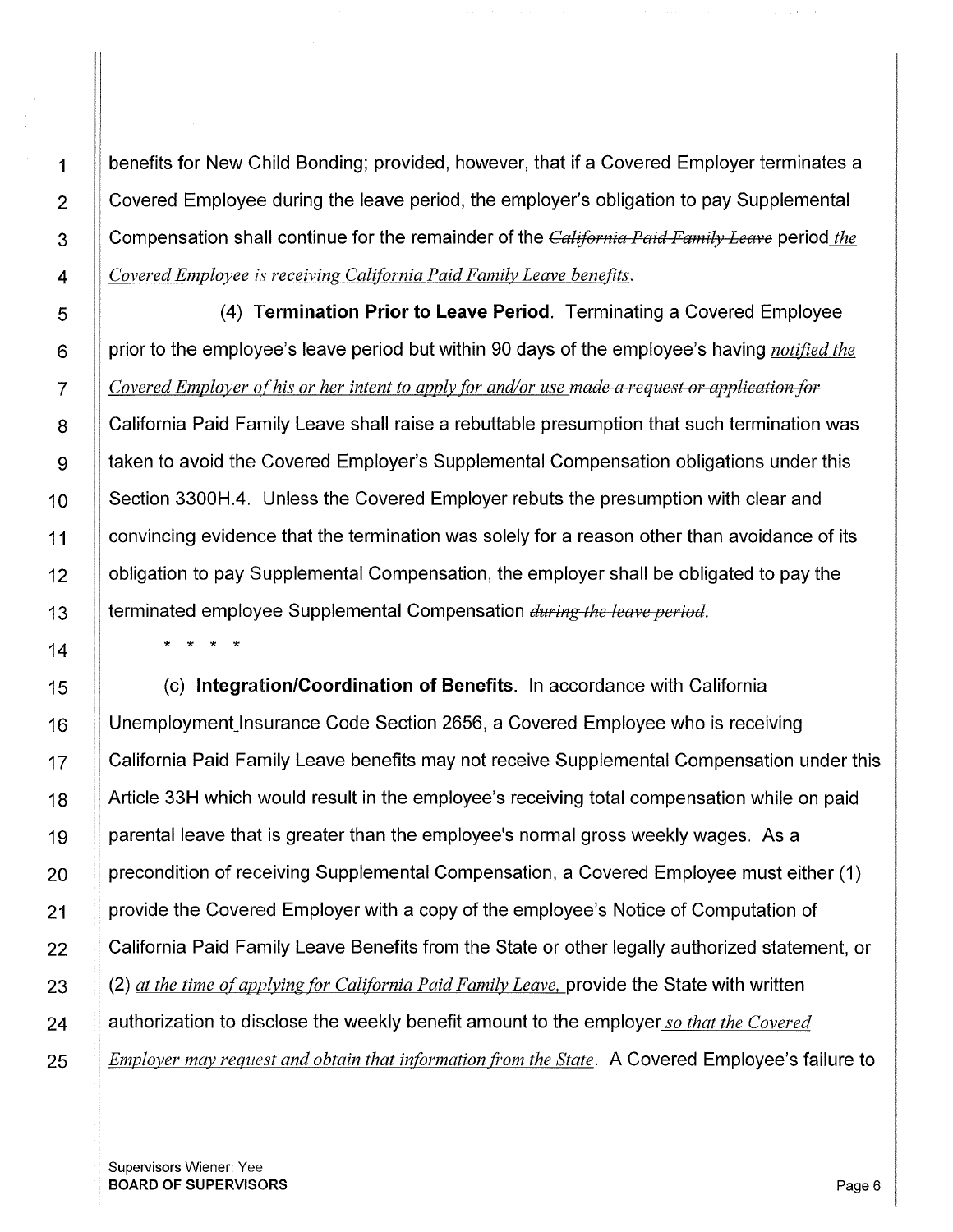1 | comply with this requirement shall relieve the Covered Employer of its obligation to provide  $2 \parallel$  the employee with Supplemental Compensation.

4 | Section 2. Effective Date. This ordinance shall become effective 30 days after 5 | enactment. Enactment occurs when the Mayor signs the ordinance, the Mayor returns the  $6$  | ordinance unsigned or does not sign the ordinance within ten days of receiving it, or the Board 7 | of Supervisors overrides the Mayor's veto of the ordinance.

 $\mathbf{g}$   $\parallel$  Section 3. Scope of Ordinance. In enacting this ordinance, the Board of Supervisors 10 **intends to amend only those words, phrases, paragraphs, subsections, sections, articles,** 11 numbers, letters, punctuation marks, charts, diagrams, or any other constituent parts of the Police 12 | Code that are explicitly shown in this ordinance as additions, deletions, Board amendment 13 | additions, and Board amendment deletions in accordance with the "Note" that appears under the 14 **| official title of the ordinance.** 

APPROVED AS TO FORM:

DENNIS J. HERRERA, City Attorney<br>By: *ANAANUM*<br>FRANCESCA GESSNER Deputy City Attorney

n:\legana\as2016\1600775\01122225.docx